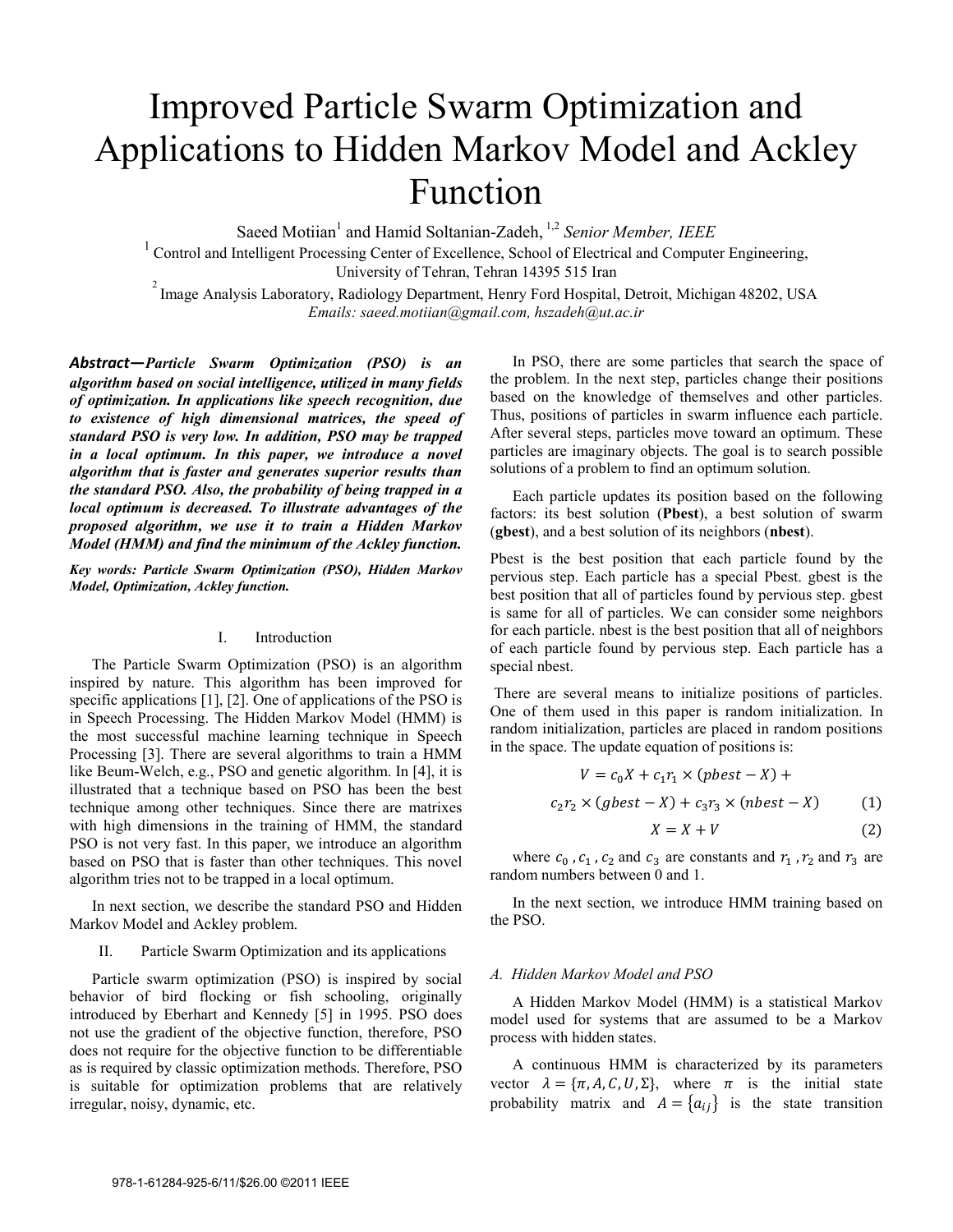probability distribution in which  $a_{ij}$  is the transition probability from state *i* (at time *t*) to *j* (at time  $t + 1$ ) (N is the number of state) [6]:

$$
a_{ij} = P[q_{t+1} = j | q_t = i], \qquad 1 \le i, j \le N \tag{3}
$$

 $a_{ij}$  must satisfy 2 constraints:

1. 
$$
\sum_{j=1}^{N} a_{ij} = 1
$$
,  $1 < i < N$   
2.  $a_{ij} > 0$ ,  $1 \le i, j \le N$  (4)

 $b_i(o_t)$  is the probability density function (PDF) of producing observation vector  $o_t$  in state j. In the field of speech recognition, we use the following Gaussian Mixture Model (GMM):

$$
b_j(o_t) = \sum_{m=1}^{M} c_{jm} N(o_t, U_{jm}, \Sigma_{jm})
$$
 (5)

where  $c_{jm}$  is the mixture coefficient for the mth mixture in state j.  $c_{jm}$  is similar to  $a_{ij}$  and must satisfy the following 2 constraints:

1. 
$$
\sum_{m=1}^{M} c_{jm} = 1,
$$
  $1 < j < N$   
2.  $c_{jm} > 0,$   $1 \le j \le N$  (6)

 $U_{jm} = [U_{jmd}]_{d=1}^{D}$  is a mean vector and  $\Sigma_{jm}$  is a covariance matrix, where D is the dimension of feature vectors.

 These parameters can be estimated by maximizing the model likelihood probability  $P(0|\lambda)$ . which can be calculated by the following forward procedure [6]:

Consider the forward variable  $\alpha_t(i)$  defined as

$$
a_t(i) = P(o_1 o_2 ... o_t, q_t = i | \lambda)
$$
 (7)

which can be calculated as follows:

1. Initialization

$$
\alpha_1(i) = \pi_i b_i(o_1),\tag{8}
$$

2. Induction

$$
\alpha_{t+1}(i) = \left[ \sum_{i=1}^{N} \alpha_t(i) a_{ij} \right] b_j(o_{t+1}),
$$
  
 
$$
1 \le t \le T - 1 \qquad 1 \le j \le N \tag{9}
$$

3. Termination

$$
P(O|\lambda) = \sum_{i=1}^{N} \alpha_{T}(i). \qquad (10)
$$

 As mentioned above, HMM is defined using the vector  $\lambda = \{\pi, A, C, U, \Sigma\}$ . The main goal in HMM training is to find the best  $\lambda$  that maximizes  $P(\theta|\lambda)$ . First, we must introduce a fitness function. In this case, the fitness function is:

$$
f(\lambda) = log P(o|\lambda) = \frac{1}{L} \sum_{l=1}^{L} log P(o^l|\lambda)
$$
 (11)

where  $o^l = [o_1^l, o_2^l, ..., o_T^l]$  is the lth observation sequence and L is the number of observations. Then, we consider *k* particles with random positions and calculate their fitness function. Next, according to the previous section, we find pbest, gbest, and nbest.

In the following, we update positions according to Eq  $(1)$ and the algorithm moves to next iteration.

 This procedure continues until a stopping condition is satisfied.

 In this paper, the stopping condition is ignored and the algorithm repeats for an arbitrary number of iterations.

#### *B. Ackley Problem and PSO*

 The *Ackley Problem* [7] is a minimization problem. This problem was originally defined for two dimensions, but recently the problem has been generalized to *N* dimensions [8].

The Ackley function is:

$$
f(x_1, x_2, ..., x_n) = -c_1 \cdot exp(-c_2) \sqrt{\frac{1}{n} \sum_{i=1}^n x_i^2}
$$

$$
- exp(\frac{1}{n} \sum_{i=1}^n cos(c_3, x_i)) + c_1
$$

$$
+ e
$$
(12)

where  $c_1 = 20$ ,  $c_2 = 0.2$ , and  $c_3 = 2\pi$ . Also, *n* is the number of dimensions. In this paper, we use *n*=100.

 The 2 dimensions Ackley function is illustrated in Figure 1[9]. The minimum of Ackley function is 0 that occurs at the origin. Similar to the previous section, we consider *k* particles with random positions and calculate their fitness (Eq. (12)). Then, we find pbest, gbest, and nbest and update particles positions according to Eq. (1).

In next section we introduce our new algorithm.

#### III. Proposed Algorithm Based on PSO

 In the standard PSO, some of particles may be trapped in a local optimum and these particles do not play enough roles in finding the global optimum. Therefore, in our algorithm, we try to discard these particles and replace them with new particles.

 In our algorithm, after a number of iterations, we find particles that have relatively small fitness functions and eliminate them. Therefore, this increases the speed of the algorithm. To cover the entire search space, we add a new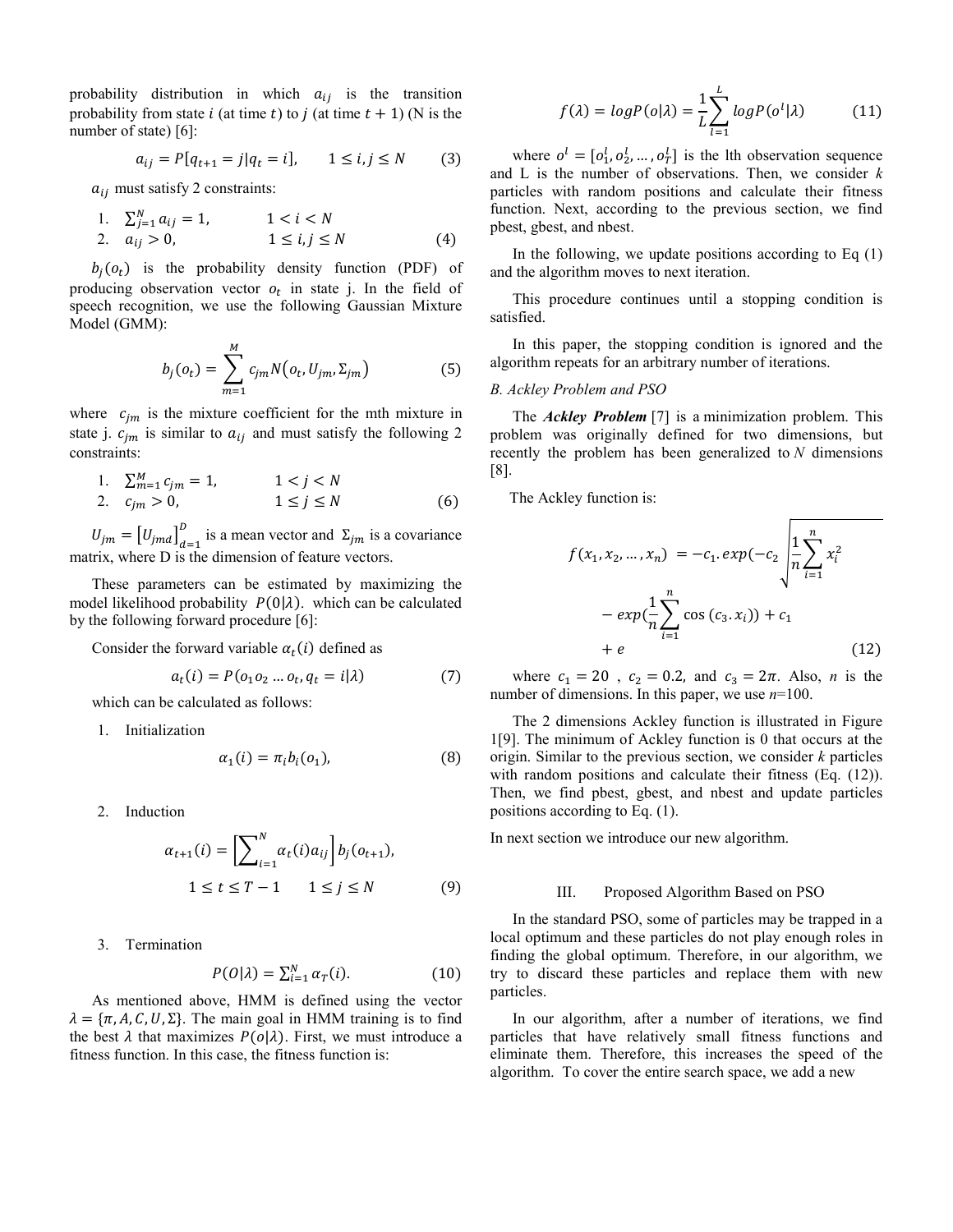

Fig1. Two-dimensional Ackley function.

particle (or new particles) with random coordinates. We do not allow the new particles to be eliminated in the 2 next stages, even if they show worse fitness values. This is done to give them sufficient time to reach their optimum. In our work, we apply the elimination/addition stage once after every 20 iterations. The total number of stages is arbitrarily. Also, PSO greatly depends on initial positions of particles. In our algorithm, by adding some new particles, this problem is removed. The number of stages of elimination/addition and the number of particles of eliminated/added can be changed for different applications. For example, in complicated applications (applications with a lot of local optimums), the number of eliminated/added particles must be increased or in simple applications, it is not necessary that some particles were added and just must be eliminated.

In the other hand, due to existence of  $c_2r_2 \times (gbest - X)$ in Eq. (1) all new particles move toward the best optimum found by now. If we update positions of new particles according to Eq.1, new particles may reach a local optimum like other particles. Therefore, to escape from local optimums and obtain good and fast results in very complicated applications, it is necessary for new particles that  $c_2 = 0$  and  $c_3 \neq 0$  in Eq. (1) (neighbors of each particle are chosen another new particles). Actually, we create some isolated swarms in the space. By doing so, our algorithm can escapes from a local optimum. (Fig. 2[10])

 The new algorithm can be used in all fields. The most important advantages of the algorithm are revealed in complicated applications such as HMM training.

#### IV. Experimental Results

#### *A. Ackley Function*

 We compare the results of our new algorithm with the standard PSO (see Table 1 and 2). Both of the standard PSO and our algorithm are started with the same initial conditions. The constant in Eq. (12) are:  $c_0 = 0.8$ ,  $c_1 = 1.5$ ,  $c_2 = 1.5$ and  $c_3 = 0$  (for the initial swarm). To obtain reliable results,



Fig2. Consider PSO algorithm is trapped in a local optimum (Red squares). By adding some new particles (Yellow squares) with random positions and considering them as a new swarm. Algorithm can escape from a local optimum and likely, it can reach a global optimum.

we performed both algorithms 5,000 times and they included 150 iterations in each time. In our algorithm, we eliminate 6 particles and add 1 particle in each stage of elimination/addition. We do not eliminate the new particles in the next two stages. If we do not consider a new swarm, the time of our algorithm decreases to around 59% compared to the time of standard PSO. If we do consider a new swarm, the time of our algorithm decreases to around 65% compared to the time of standard PSO. Nevertheless, the result of our algorithm is better than the result of the standard PSO. This is the main advantage of our new algorithm.

# *B. HMM Training*

 We performed HMM training with our algorithm and the standard PSO. In this case, like the previous case, our algorithm has a better solution and takes less time.

 We use 1,000 digits utterance spoken by 10 speakers as a close set for the HMM training. Also, we use 500 digits utterance spoken by 5 speakers as a close set for the HMM testing.

 In this paper, we use mel-frequency cepstral coefficients (MFCCs) as a features vector. It includes 12 MFCCs and their first order derivatives. There are some approaches to extract MFCCs. Recently new approaches have been designed [11].

| Table 1. The comparison between the standard PSO and the new algorithm for        |
|-----------------------------------------------------------------------------------|
| $n=100$ without considering a new swarm (n is dimensions of Ackley function).     |
| in this experiment $c_0 = 0.8$ , $c_1 = 1.5$ , $c_2 = 1.5$ and $c_3 = 0$ for both |

algorithms.

| Algorithm    | Number of<br>performances | Average Minimum          |
|--------------|---------------------------|--------------------------|
| Standard PSO | 5,000                     | $1.0155 \times 10^{-13}$ |
| Proposed PSO | 5,000                     | $3.2736 \times 10^{-14}$ |